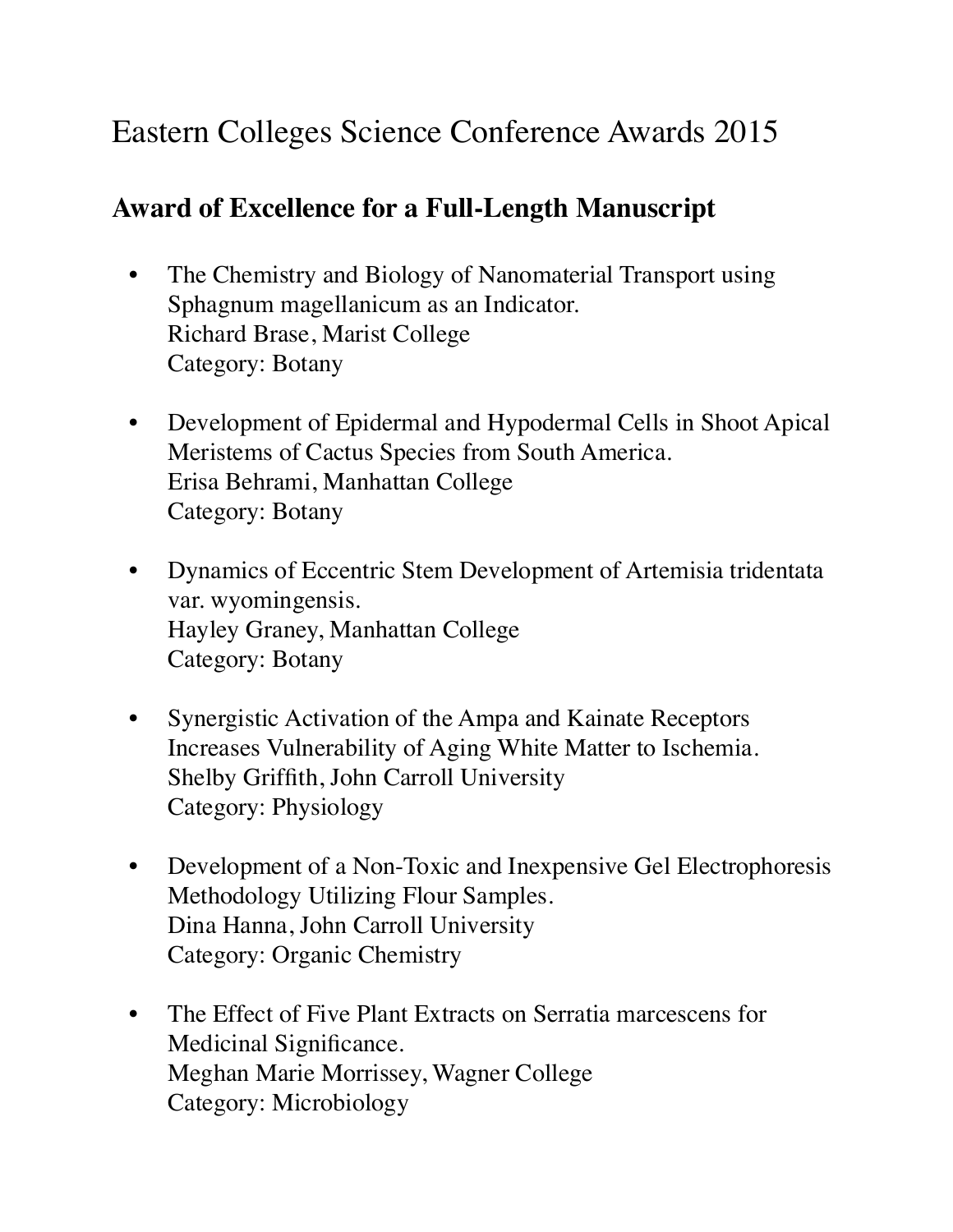- Xylem Conductivity in Stems of 22 Species of Columnar Cacti of South America. Kristen Skonieczny, Manhattan College Category: Botany
- Detection of Circulating Microparticles by Apogee Micro Flow Cytometry. Nicholas Wanner, John Carroll University Category: Biochemistry
- Modeling, Simulation and Experimental Validation of a Servo Pneumatic Control System. Chad P. Woodrow, Western New England University Category: Engineering/Mathematical Modeling

## **Award for Outstanding Platform Presentation**

- Crazy Shows: Television's Portrayals and Stereotypes of Mental Illness. H. Fleckenstein, Ithaca College Category: Psychology
- *In Vitro* Selection of a Hypoxanthine Probe. R. J. Bravo, United States Naval Academy Category: Biochemistry
- Xylem Conductivity in Stems of 22 Species of Columnar Cacti of South America. K. Skonieczny, Manhattan College Category: Botany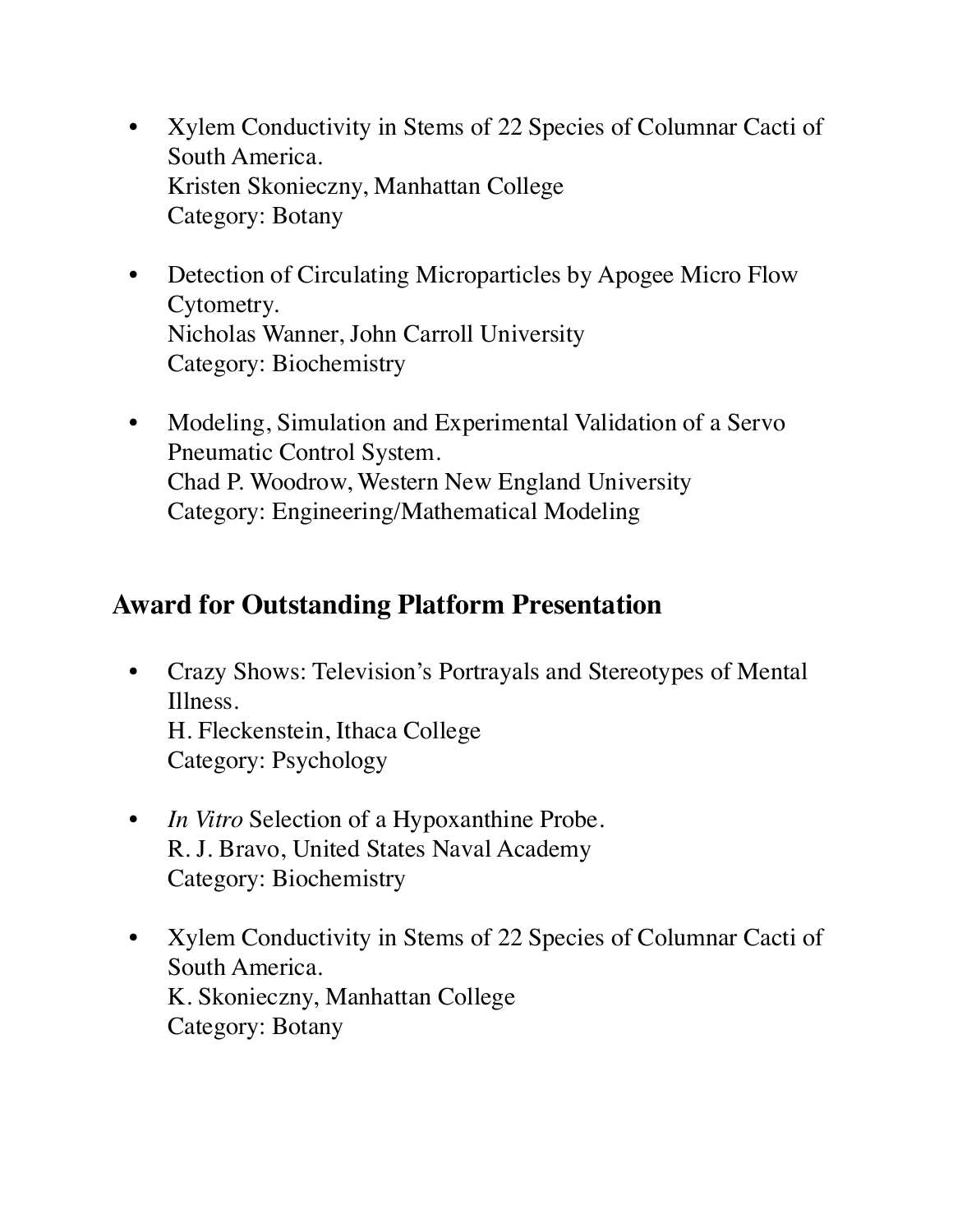- Dynamics of Eccentric Stem Development of Artemisia Tridentata var. Wyomingensis. H. Graney, Manhattan College Category: Botany
- Characterization of Yeast Bax Inhibitor, BXI1, Function in Cell Death, the Unfolded Protein Response, and Calcium Signaling in Saccharomyces Cerevisiae. S.R. Rogers, W. Cavedon, J. O'Brien, A. Gonzalez, M. Brown, L. Ritzer, M. McCarthy, and N. Austriaco, Providence College Category: Cell Biology
- Survey of Cryptosporidium Parvum In Crassostrea Virginica. M. A. Presta, J. A. Reid, S. Kowalyk, F. Tei, and G. Mayer, Manhattan College Category: Microbiology
- Effect of Invasive Zebra Mussels (Dreissena Spp.) On Vertical Mixing of Nutrients and Phytoplankton in Lake Erie. K. N. Alexander, W. J. Edwards Category: Environmental Science

## **Award for Outstanding Poster Presentation**

• Metabolomic Analyis of Breast Cancer Line Aqueous Material Using NMR Spectroscopy A. Lesko, M.Castaldo, S. Fuest, S. Haugabook, H. Nimjareansuk, J. Hughes, L. M. Mielnicki, Niagara University Category: Health Sciences/Microbiology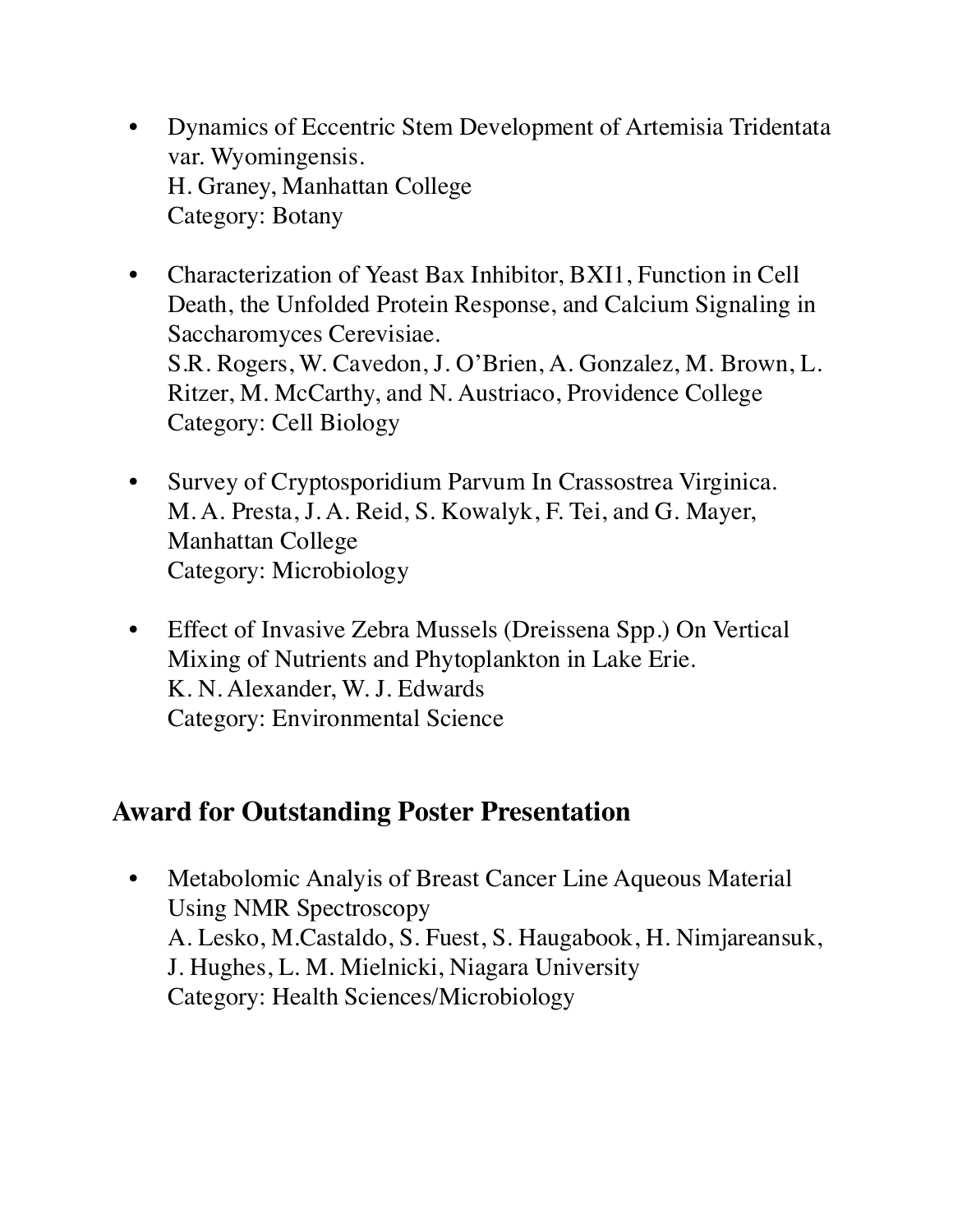- Effects of Anthelminthic Treatments on the Microbiome of the Horse M. F. Zulch, Elms College Category: Microbiology
- Isolation of Staphylococcus Bacteriophage M. R. Rice, M. L. Helf, J. P. Lioi, Niagara University Category: Microbiology
- Design and Fabrication of an Ultrasonic Acoustic Levitator T. T. Nguyen, College of Engineering Western New England University Category: Analytical Techniques
- Analysis of Alzheimer's Metabolites in Urine A. Stefurak, J. Hughes, C. Wirth, S. Gulde, L. Mielnicki Category: Analytical Techniques
- Synthesis of Constrained Epibatidine Analogs B. M. Puniello, S. W. Goldstein, S. R. Slauson, University of Saint Joseph Category: Chemistry
- Statistical Design For Formulation Optimization of Methotrexate Micelles As Pharmaceutical Nanocarriers For Tumor Targeting D. Daniels, S. Stevens, Western New England University Category: Chemistry
- Tuning Chemoselectivity Toward an Affordable Synthetic Route To Aurantioclavine Z. Mariani, S. Scharmach, Niagara University Category: Chemistry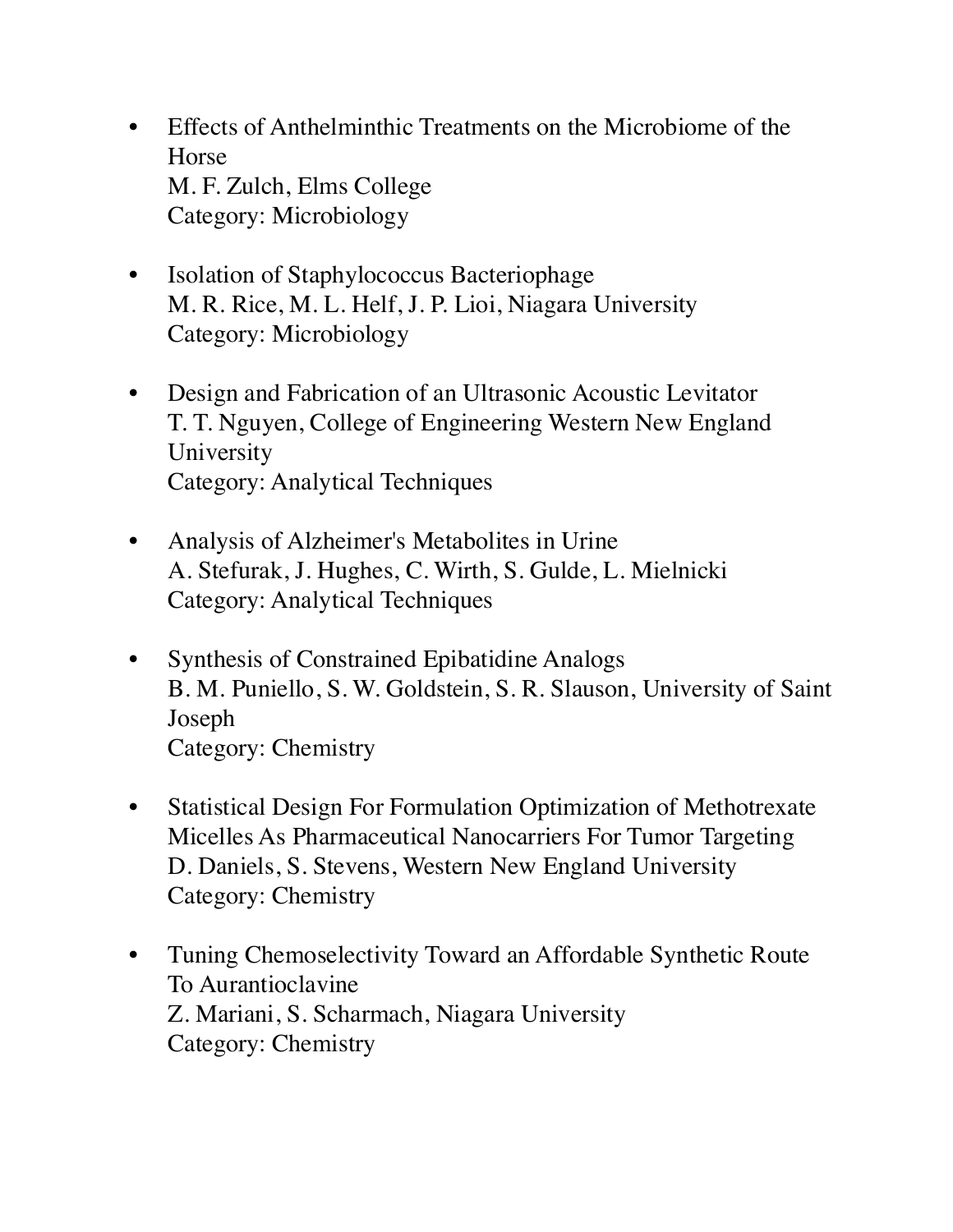- The Influence of Time on Emotional Differences in Memory J. H. Gray, R. M. Sandler, B. A. Bessette-Symons, Ithaca College Category: Psychology
- The Anti-Anxiety Effect Of Zoloft In Rats A. R. Johnson, John Carroll University Category: Psychology
- Serum Antibody Responses in Balb-C Mice Following Multiple Exposures of Oxyvita Blood Substitute Are Associated With a Lack of Systemic Inflammation D. M. Rodriguez, H. M. Mulhall , Mount Saint Mary College Category: Cell Biology and Physiology
- Effects of Curcumin and Direct Photodynamic Therapy on Caspase Cascade Pathways in Cervical Cancer K.A. Thorne, Niagara University Category: Cell Biology and Physiology
- Investigation of the Prevalence of Toxoplasma Gondii in Bivalves (Crassostrea Virginica) From Orchard Beach, New York S. Kowalyk, J.A. Reid, M.A. Presta, F. Tei, Manhattan College Category: Environmental Science and Ecology
- The Chemistry and Transport of Nanomaterials Using Sphagnum Magellanicum as an Indicator R.A. Brase, O. Perez, S. Brittle, A. Paluri, L.A. Wojciechowicz, I.P. Sizemore, Marist College Category: Environmental Science and Ecology
- Three-Dimensional Reconstruction of Planarian Micrographs in Search of Human Proto-Oncogene Orthologs. M. Cataldo, J. Ducey, Wagner College Category: Developmental Biology